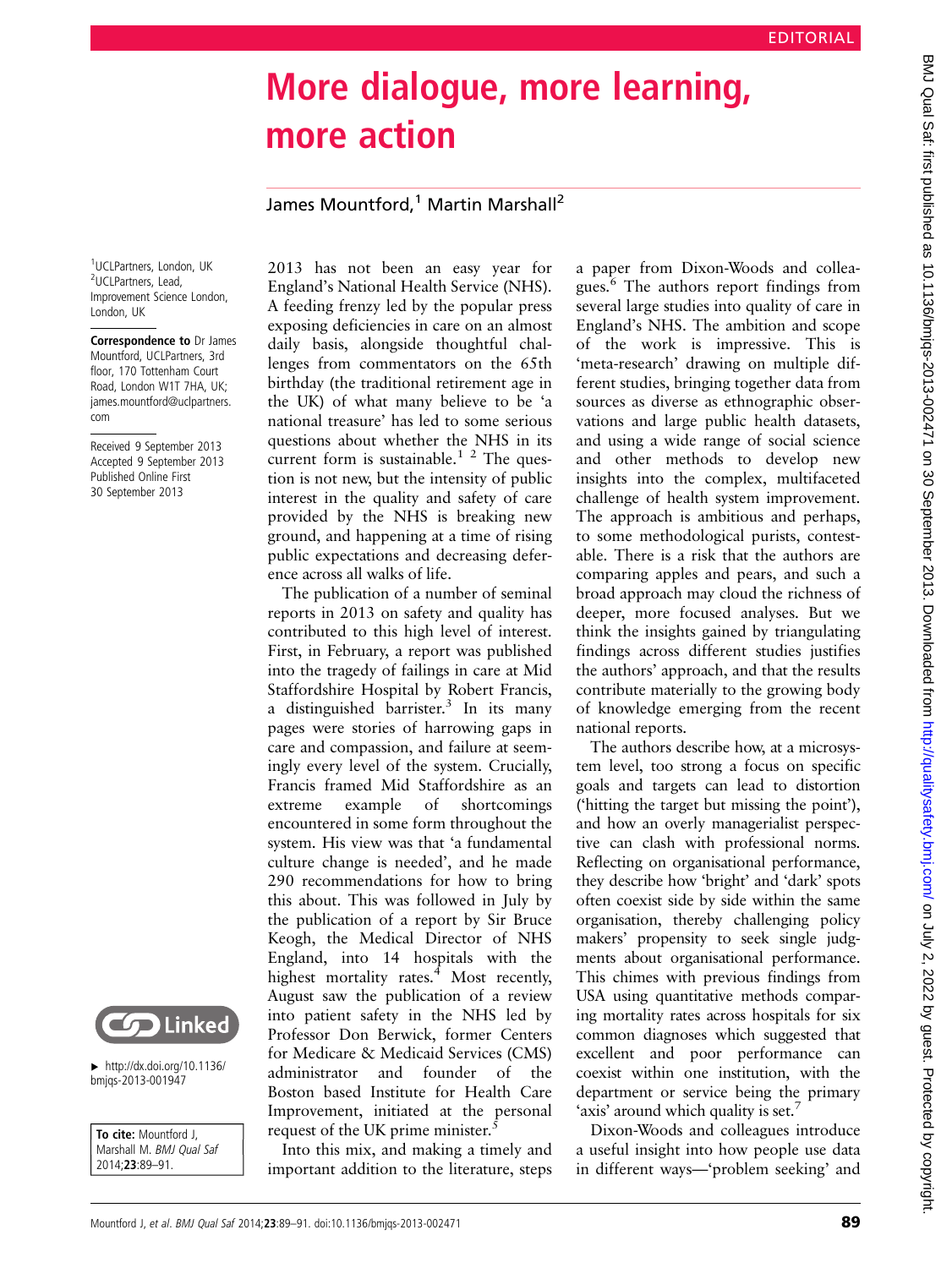'comfort seeking'—and they describe how innovations in quality improvement are becoming less common as staff respond to increasing workload by battening down the hatches. And they start to probe beneath the surface of the catch-all concept of 'culture', offering a conceptual underpinning for it, and recognising that within any organisation or department, culture is not homogenous, but rather a mosaic of subcultures (often segmenting by profession), all of which contain positive and negative elements which have a rationale and history to them. This sort of deconstruction of culture and its drivers is vital if we are to set about achieving the sort of overarching culture change called for by Francis.<sup>8</sup>

While this research was carried out in one country's health system, many of the conclusions and insights will resonate internationally. So many of the challenges surfaced in this research, and in the Francis, Keogh and Berwick reports, are familiar and shared across health systems whatever their financing, operational structural or governance arrangements may be. Many of the solutions are likely to be common across systems too. The crucial question is: what will it take for this growing jigsaw of empirical research and investigative reports to lead to change at scale and of lasting benefit to patients and populations?

We propose three specific actions which we believe are self-reinforcing and widely applicable to different healthcare settings and organisations. We are working to shape and embed these in our own work at UCLPartners, an academic health science system that brings together NHS providers and commissioners, higher education institutions, communities and local government across North and East London and surrounding counties, covering a population of six million people. $9$  We make no claim that these are the only things that matter, or that they are easy. But we are confident that, if carried out with a strong sense of shared vision and purpose, an ethos of humility and a climate of mutual learning, they will make a difference.

First, is the importance of taking charge of our own destiny and taking action today. We should not simply wait for others to bring about the change we seek we should try to become more 'playwright' than 'critic'. This is easy to say and feels difficult to deliver, particularly in the context of the reality of delivering care at the front line, where clinicians and managers are often buffeted by events seemingly outside their control. But an unrelenting focus on knowing what it feels like to be a patient, and concentrating on patients' needs within the context of the broader health system can be remarkably enabling. What politicians and system leaders do can make the job of front-line staff harder or easier. But, their ability to force people to do something is limited. On a day-to-day basis, clinicians and managers have greater agency than they realise, or are sometimes willing to

accept. Here, Dixon-Woods and colleagues' finding of near-universal commitment from those at the front line to providing safe, high-quality patient-centred services should reassure us that (contrary to what one might conclude from those rare situations where culture becomes toxic) unleashing the front line will lead to greater patient benefit rather than 'capture' where the interests of staff are put ahead of patients'.

Ultimately, whatever our role and position in a health system hierarchy, we can only control our own actions and seek to influence but not dictate what others think and do—and, whatever the circumstances, we always face a choice about how to behave.<sup>10</sup> Leaders who succeed in facilitating change and maintaining a positive view of their work tend to be those who focus on a small number of locally owned learning and improvement goals, align their immediate colleagues around them, and demonstrate the power of collective action.

Second, is the importance of establishing networks of people with complementary skills and purposefully creating space to think and act differently. The Keogh report identified isolation as a key feature in the aetiology of underperformance. Peer networks (which can be formal and structured, or informal and emergent) can foster a sense of energy, build resilience and provide useful scrutiny, as well as seeding knowledge and innovation.<sup>11</sup> Within these networks, we can carve out time and space to think and reflect. These are essential elements for effective learning. Day jobs are getting busier and the propensity to be 'always on', enabled by mobile technology, is increasingly shown to be linked to higher stress and reduced effectiveness.<sup>12</sup>

Leaders in other sectors are addressing this by purposefully creating places for people to pause, reflect and talk—and doing so from the realisation that this is necessary for an organisation's on-going success. Traditional linear and instrumentalist approaches to change in organisations based on rational analysis and rigid prescription are being replaced by a more flexible and emergent approach which recognises dialogue as a key part of the improvement, rather than an irritating step along the way.<sup>13</sup> Too often we feel we don't have time for a cup of coffee with a colleague, but the most enlightening, enduring and productive moments of the day frequently lie in those conversations. We should do our utmost to make dialogue happen, and those responsible for timetabling serve their organisations and staff well when they understand the benefits of doing so. Open conversations, initially unstructured, often lead to the emergence of new ideas, new plans and productive action.<sup>14</sup>

Third, is the importance of developing a new kind of relationship, or 'compact' between clinicians and their employing organisations. There is growing evidence that the compact, or set of commitments that two or more groups in an organisation or system